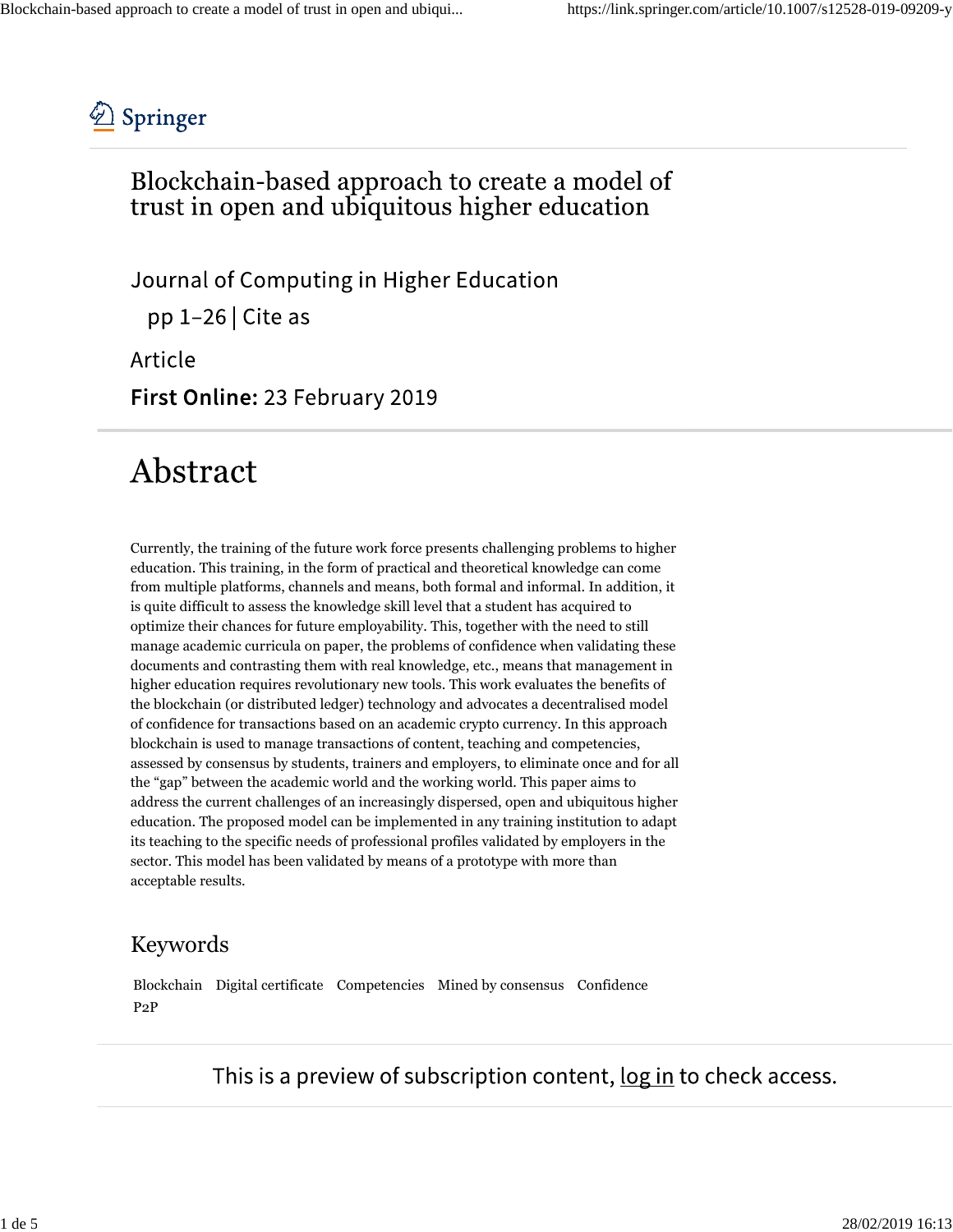### **Notes**

Compliance with ethical standards

Conflict of interest

The authors declare that they have no conflict of interest.

### Publisher's Note

Springer Nature remains neutral with regard to jurisdictional claims in published maps and institutional affiliations.

# References

Bartolomé, A. R., Bellver, C., Castañeda, L., & Adell, J. (2017). Blockchain in education: Introduction and review of the state of the art. *EDUTEC*, *Revista Electrónica de Tecnología Educativa (Electronic Journal of Educational Technology)*, *61*, 1–14. Google Scholar (http://scholar.google.com /scholar\_lookup?title=Blockchain%20in%20education %3A%20Introduction%20and%20review%20of%20the%20state%20of%20the%2 0art&author=AR.%20Bartolom%C3%A9&author=C.%20Bellver& author=L.%20Casta%C3%B1eda&author=J.%20Adell&journal=EDUTEC %2C%20Revista%20Electr%C3%B3nica%20de%20Tecnolog %C3%ADa%20Educativa %20%28Electronic%20Journal%20of%20Educational%20Technology%29& volume=61&pages=1-14&publication\_year=2017) Buterin, V. (2015). Understanding serenity, part 2: Casper. 28 December 2015. https://blog.ethereum.org/2015/12/28/understanding-serenity-part-2-casper/ (https://blog.ethereum.org/2015/12/28/understanding-serenity-part-2-casper/). Cano, E., & Cabrera, N. (2016). Competency assessment tool (CAT). The evaluation of an innovative competency-based assessment experience in higher education. *Journal Technology, Pedagogy and Education, 25*(5), 631–648. CrossRef (https://doi.org/10.1080/1475939X.2015.1134635) Google Scholar (http://scholar.google.com /scholar\_lookup?title=Competency%20assessment%20tool %20%28CAT%29.%20The%20evaluation%20of%20an%20innovative%20compete ncy-based%20assessment%20experience%20in%20higher%20education& author=E.%20Cano&author=N.%20Cabrera&journal=Journal%20Technology %2C%20Pedagogy%20and%20Education&volume=25&issue=5&pages=631-648& publication\_year=2016)

Clow, D., & Makriyannis, E. (2011). iSpot analysed: Participatory learning and reputation. In: *Proceedings of the 1st international conference on learning*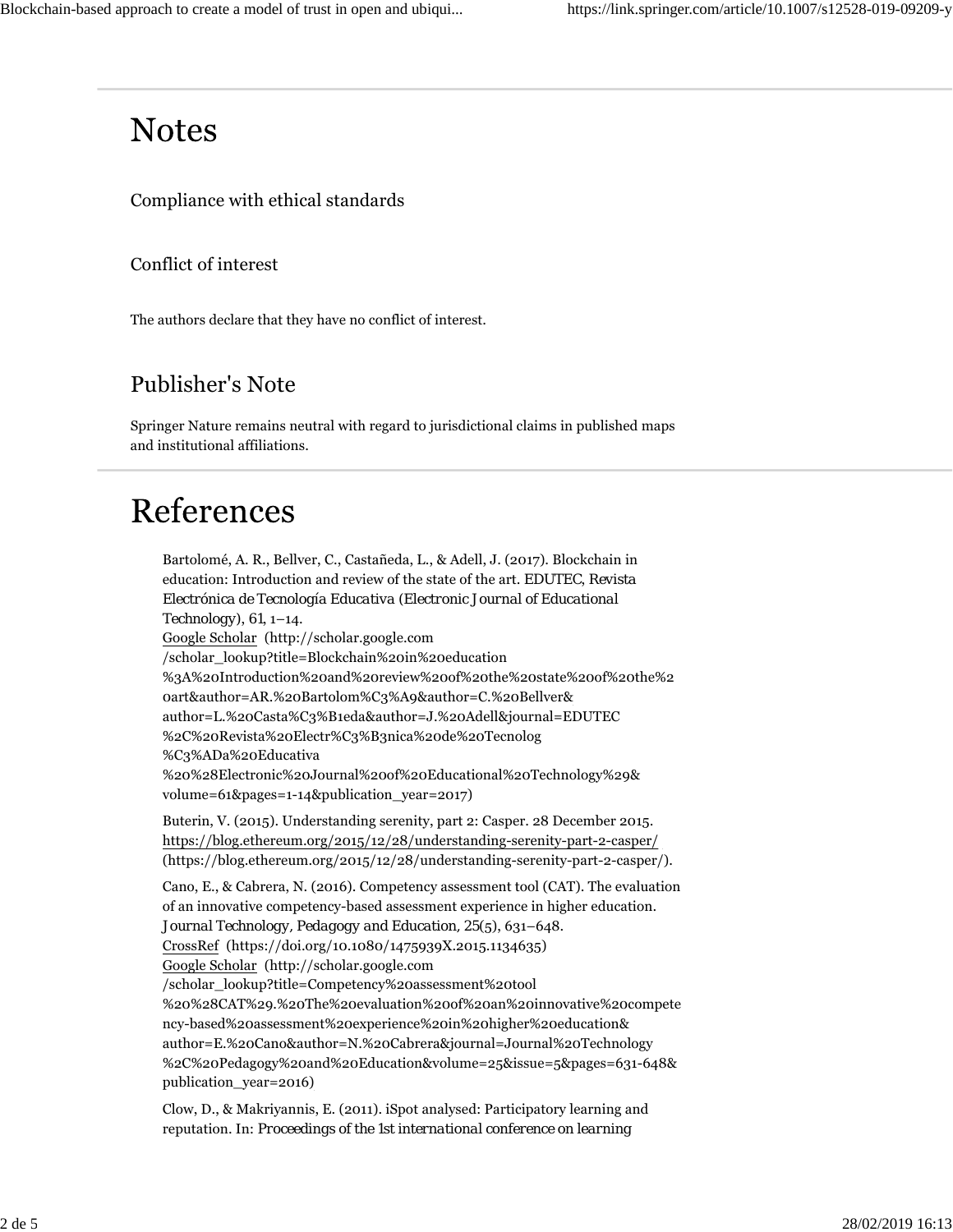*analytics and knowledge*, *28 February–01 March 2011, Banff, Alberta* (pp.  $34-43$ ).

Google Scholar (https://scholar.google.com/scholar?q=Clow%2C%20D.%2C%20 %26%20Makriyannis%2C%20E.%20%282011%29.%20iSpot%20analysed %3A%20Participatory%20learning%20and%20reputation.%20In %3A%20Proceedings%20of%20the%201st%20international%20conference%20on %20learning%20analytics%20and%20knowledge%2C%2028%20February %E2%80%9301%20March%202011%2C%20Banff%2C%20Alberta %20%28pp.%2034%E2%80%9343%29.)

EdgeCoin Project [Online]. Available at: http://www.edgecoin.io/ (http://www.edgecoin.io/). Accessed in April 2018.

Jones, H. (2016). *Broker ICAP says first to use blockchain for trading data. Reuters, London*, 15 March 2016. http://uk.reuters.com/article/us-icap-marketsblockchain-idUKKCN0WH2J7 (http://uk.reuters.com/article/us-icap-marketsblockchain-idUKKCN0WH2J7).

Knowledge Works, blockchaindailynews. (2016). [Online]. Available at: https://www.blockchaindailynews.com/attachment/756565/ (https://www.blockchaindailynews.com/attachment/756565/). Accessed in April 2018.

Learningisearning, learningisearning2026 [Online]. Available at: http://www.learningisearning2026.org/

(http://www.learningisearning2026.org/). Accessed in April 2018.

MIT, blockcerts, [Online]. Available at: https://www.blockcerts.org/ (https://www.blockcerts.org/). Accessed in April 2018.

Nakamoto, S. (2008). *Bitcoin: A peer-to-peer electronic cash system*. Available at: https://bitcoin.org/bitcoin.pdf (https://bitcoin.org/bitcoin.pdf). Accessed in April 2018.

Schlegel, H.: *Reputation currencies*. Institute of Customer Experience. http://ice.humanfactors.com/money.html (http://ice.humanfactors.com /money.html). Accessed in April 2018.

Sharples, M., & Domingue, J. (2016), The Blockchain and Kudos: A distributed system for educational record, reputation and reward. In: Verbert K., Sharples M., Klobučar T. (eds) *Adaptive and adaptable learning. EC*-*TEL 2016*. *Lecture notes in computer science* (Vol. 9891). Springer.

Google Scholar (https://scholar.google.com/scholar?q=Sharples%2C%20M. %2C%20%26%20Domingue%2C%20J.%20%282016%29%2C %20The%20Blockchain%20and%20Kudos

%3A%20A%20distributed%20system%20for%20educational%20record %2C%20reputation%20and%20reward.%20In%3A%20Verbert%20K. %2C%20Sharples%20M.%2C%20Klobu%C4%8Dar%20T.%20%28eds %29%20Adaptive%20and%20adaptable%20learning.%20EC-TEL%202016.%20Lecture%20notes%20in%20computer%20science %20%28Vol.%209891%29.%20Springer.)

Sony Global Education. *Sony global education develops technology using Blockchain for open sharing of academic proficiency and progress records*, 22 February 2016. http://www.sony.net/SonyInfo/News/Press/201602/16-0222E /index.html (http://www.sony.net/SonyInfo/News/Press/201602/16-0222E /index.html). Accessed in April 2018.

Tapscott, D., & Tapscott, A. (2016). Blockchain revolution: How the technology behind Bitcoin is changing money, business, and the world. Brilliance Audio.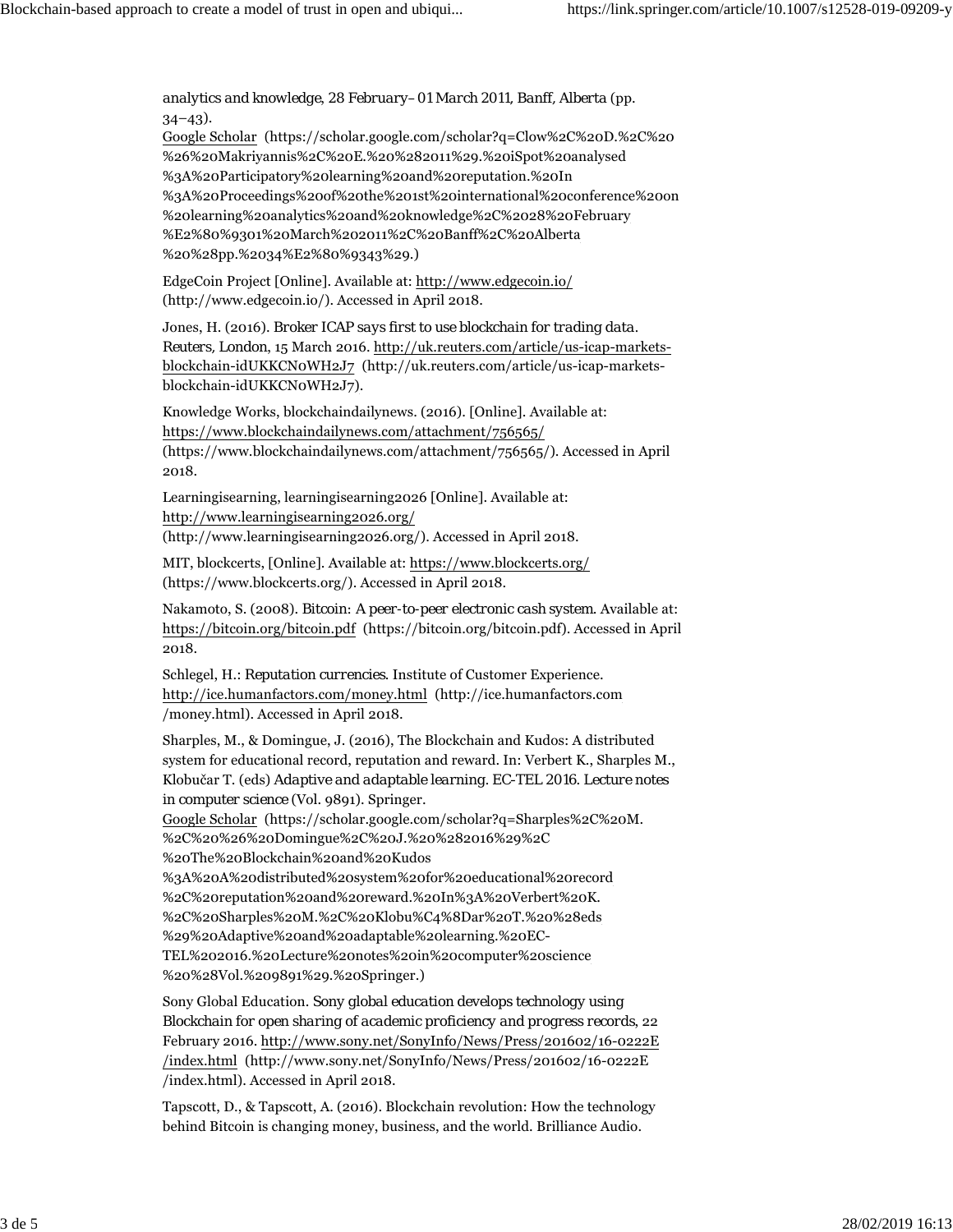Google Scholar (https://scholar.google.com/scholar?q=Tapscott%2C%20D. %2C%20%26%20Tapscott%2C%20A. %20%282016%29.%20Blockchain%20revolution %3A%20How%20the%20technology%20behind%20Bitcoin%20is%20changing%2 0money%2C%20business %2C%20and%20the%20world.%20Brilliance%20Audio.)

University of Nicosia. *Academic Certificates on the Blockchain*. http://digitalcurrency.unic.ac.cy/free-introductory-mooc/academic-certificateson-the-blockchain/ (http://digitalcurrency.unic.ac.cy/free-introductorymooc/academic-certificates-on-the-blockchain/). Accessed in April 2018.

Valenzuela, J. (2016). *Arcade City: Ethereum's Big Test Drive to Kill Uber*. The Cointelegraph, March 15 2016. http://cointelegraph.com/news/arcade-cityethereums-big-test-drive-to-kill-uber (http://cointelegraph.com/news/arcadecity-ethereums-big-test-drive-to-kill-uber).

## Copyright information

© Springer Science+Business Media, LLC, part of Springer Nature 2019

#### About this article

Cite this article as: Lizcano, D., Lara, J.A., White, B. et al. J Comput High Educ (2019). https://doi.org/10.1007/s12528-019-09209-y

#### **First Online** 23 February 2019

**DOI** https://doi.org/10.1007/s12528-019-09209-y

**Publisher Name** Springer US

**Print ISSN** 1042-1726

**Online ISSN** 1867-1233

About this journal